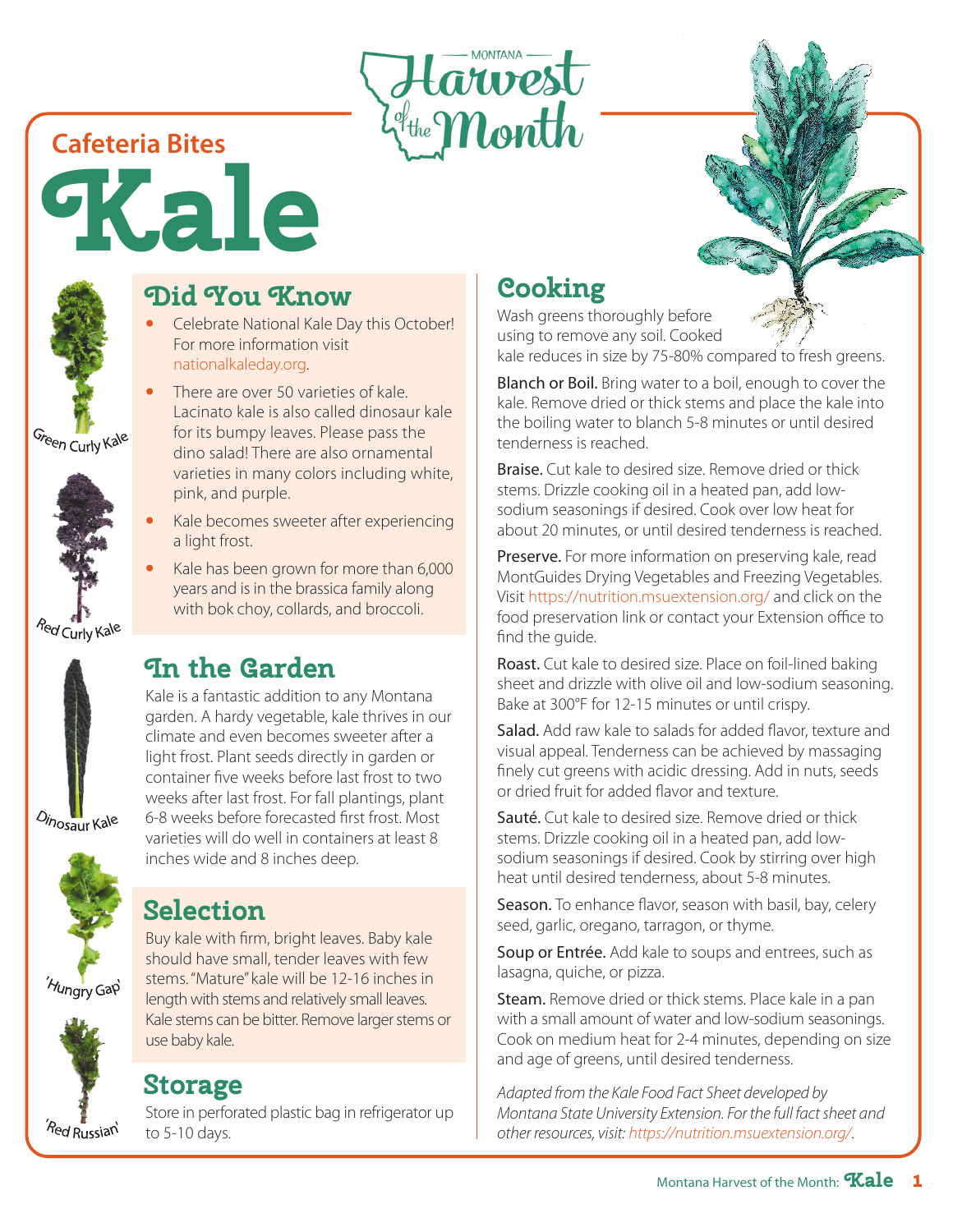

### The Best Kale Chips in the World

| HACCP Process: ______ 1 – No Cook   ∠__ 2 – Cook & Same Day Serve   _____ 3 – Cook, Cool, Reheat, Serve   _____ 4 – SOP Controlled |                  |                               |                                                                                                                                                                                                                                   |  |
|------------------------------------------------------------------------------------------------------------------------------------|------------------|-------------------------------|-----------------------------------------------------------------------------------------------------------------------------------------------------------------------------------------------------------------------------------|--|
| Ingredients                                                                                                                        | 16 Servings      | <b>32 Servings</b>            | <b>Directions</b>                                                                                                                                                                                                                 |  |
| Kale, raw, "chipped"                                                                                                               | 1 <sub>qt</sub>  | 2 <sub>qt</sub>               | 1. Preheat oven to 225°F                                                                                                                                                                                                          |  |
| Oil, olive, salad, or cooking                                                                                                      | 1 Tbsp           | 2 Tbsp                        | 2. Remove large stems from leaves leaving the kale in "chip-size" pieces.<br>3. In single layer on sheet tray, place leaves face up, lightly spray with<br>olive oil, and lightly season the kale with the salt.                  |  |
| Salt                                                                                                                               | $3/4$ tsp        | 1 1/2 tsp                     | 4. Bake for 40-60 minutes, or until the kale is completely dehydrated<br>and will easily release from the pan when you shake the pan back and<br>forth. Using a low oven temperature ensures that you will not burn<br>the chips. |  |
| Serving Size 1/4 cup<br>16, 32 servings<br>Full sheet tray<br>Yield<br>Pan Size                                                    |                  |                               |                                                                                                                                                                                                                                   |  |
| <b>Oven Temperature &amp;</b><br><b>Baking Time:</b>                                                                               | Conventional     | Temperature<br>$225^{\circ}F$ | <b>Minutes</b><br>Temperature<br><b>Minutes</b><br>220°F<br>40-60<br>40-60<br>Convection                                                                                                                                          |  |
| Meal Component Fulfillment (Based on Serving Size) 1 Serving Provides: • 1/4 cup vegetable                                         |                  |                               |                                                                                                                                                                                                                                   |  |
| Nutrition Analysis: Serving Size: 1/4 cup                                                                                          |                  |                               |                                                                                                                                                                                                                                   |  |
| 16 Calories (kcal)                                                                                                                 |                  |                               | .13 <b>Saturated Fat (g)</b><br>.29<br>Iron (mg)                                                                                                                                                                                  |  |
| .55 Protein (g)                                                                                                                    |                  | 54.62%                        | 22.69<br>Calories from Total Fat (%)<br>Calcium (mg)                                                                                                                                                                              |  |
| 1.68                                                                                                                               | Carbohydrate (g) | 2575.48                       | 117.74<br>Sodium (mg)<br>Vitamin A (IU)                                                                                                                                                                                           |  |
| .96<br>Total Fat (q)                                                                                                               |                  | 20.10                         | .34<br>Dietary Fiber (q)<br>Vitamin C (mg)                                                                                                                                                                                        |  |

#### Notes:

- If using convection or oven with forced air, place a second pan upside over the pan with the kale to prevent the chips from flying around the oven and burning.
- For more tips on how to make the best kale chips in the world, watch Edward's video at: https://youtu.be/13ZmhyQJiU0

*Developed by: Edward Christensen, Assistant Food Service Manager, Missoula County Public Schools*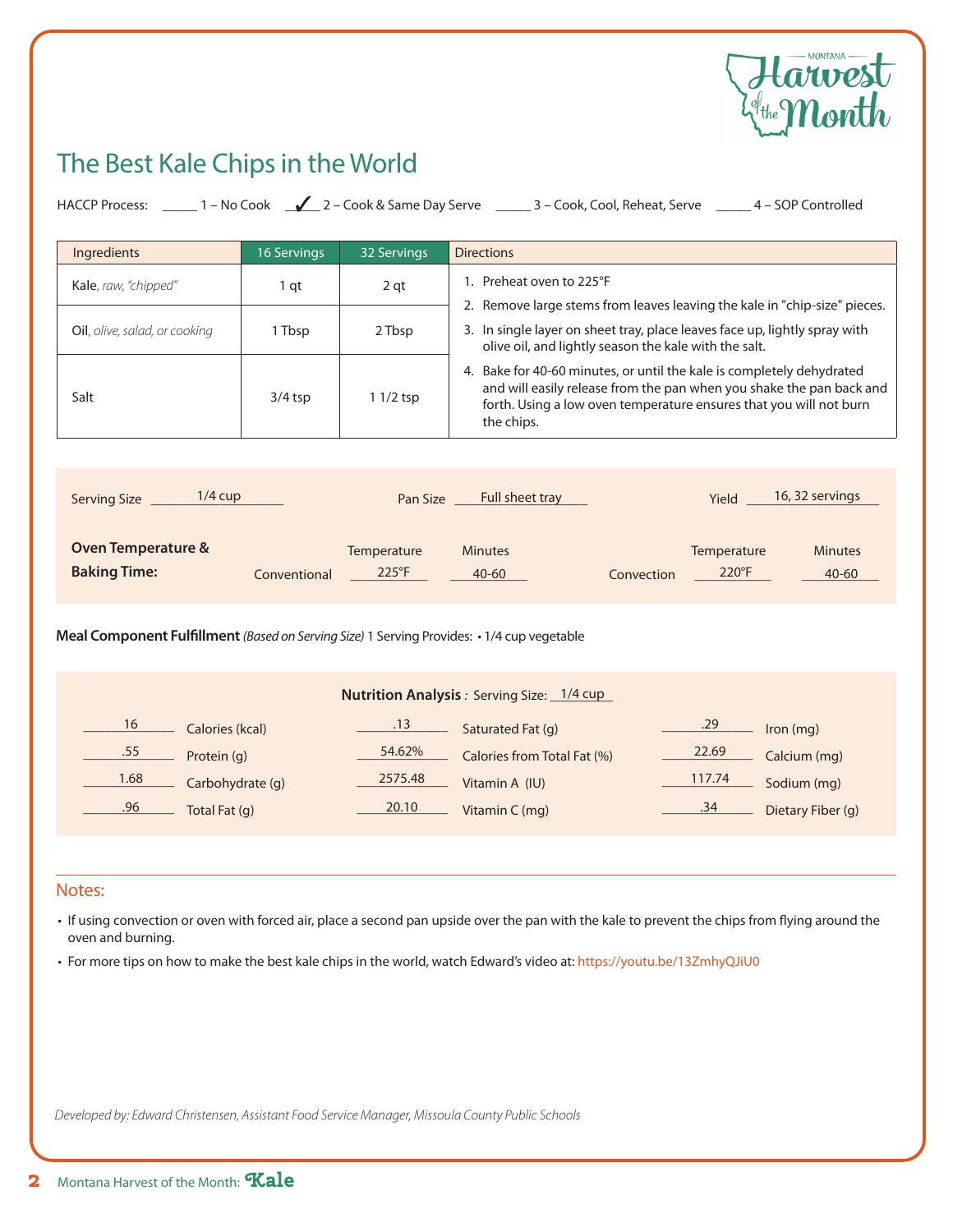

### Rawesome Kale Salad

|                                                                                                                                                                                                                                                                                            |                              | HACCP Process: 1 - No Cook 2 - Cook & Same Day Serve 2 - Cook, Cool, Reheat, Serve 2 - 4 - SOP Controlled                                                                                             |  |  |  |
|--------------------------------------------------------------------------------------------------------------------------------------------------------------------------------------------------------------------------------------------------------------------------------------------|------------------------------|-------------------------------------------------------------------------------------------------------------------------------------------------------------------------------------------------------|--|--|--|
| Ingredients                                                                                                                                                                                                                                                                                | 100 Servings                 | <b>Directions</b>                                                                                                                                                                                     |  |  |  |
| Kale, any variety, but Lacinato<br>(Dinosaur) variety is especially tender                                                                                                                                                                                                                 | 4 1/2 lbs (7 bunches)        | 1. Wash kale and chop into bite-sized pieces, discarding tough center<br>stem.                                                                                                                        |  |  |  |
| Lemon juice                                                                                                                                                                                                                                                                                | 1 1/2 cups (7 lemons)        | 2. Coat kale with lemon juice, gently massage, and let sit 10 minutes,<br>until leaves begin to tenderize.<br>3. Peel and mince garlic. Add to kale.<br>4. Add olive oil and tahini and toss to coat. |  |  |  |
| Minced garlic                                                                                                                                                                                                                                                                              | 1/8 cup (7 cloves)           |                                                                                                                                                                                                       |  |  |  |
| Olive oil                                                                                                                                                                                                                                                                                  | 1 3/4 cups                   |                                                                                                                                                                                                       |  |  |  |
| Tahini* or peanut butter                                                                                                                                                                                                                                                                   | 1 3/4 cups                   |                                                                                                                                                                                                       |  |  |  |
| Garbanzo beans, drained and rinsed                                                                                                                                                                                                                                                         | 4 quarts 1/2 cup (1 #10 can) | 5. Add garbanzo beans, cayenne, salt, and pepper.                                                                                                                                                     |  |  |  |
| Cayenne pepper                                                                                                                                                                                                                                                                             | $1/2$ tsp                    | 6. Serve immediately, hold below 40°F.                                                                                                                                                                |  |  |  |
| Salt                                                                                                                                                                                                                                                                                       | 1 tsp                        |                                                                                                                                                                                                       |  |  |  |
| Pepper                                                                                                                                                                                                                                                                                     | 1 tsp                        |                                                                                                                                                                                                       |  |  |  |
| <b>Oven Temperature &amp;</b><br>Temperature<br><b>Minutes</b><br><b>Minutes</b><br>Temperature<br><b>Baking Time:</b><br>Conventional<br>Convection<br>Meal Component Fulfillment (Based on Serving Size) 1 Serving Provides: • 1/4 cup dark green vegetable • 1/2 oz meat/meat alternate |                              |                                                                                                                                                                                                       |  |  |  |
| Nutrition Analysis: Serving Size: 3/4 cup                                                                                                                                                                                                                                                  |                              |                                                                                                                                                                                                       |  |  |  |
| 92 Calories (kcal)                                                                                                                                                                                                                                                                         |                              | .95 Iron (mg)<br>.88 <b>Saturated Fat (g)</b>                                                                                                                                                         |  |  |  |
| 2.53 Protein (g)                                                                                                                                                                                                                                                                           | 63.43%                       | 55.04 Calcium (mg)<br>Calories from Total Fat (%)                                                                                                                                                     |  |  |  |
| 7.17 Carbohydrate (g)                                                                                                                                                                                                                                                                      | 2050.50                      | 57.49    Sodium (mg)<br>Vitamin A (IU)                                                                                                                                                                |  |  |  |
| 6.45 Total Fat (g)                                                                                                                                                                                                                                                                         | 26.68                        | $\begin{array}{c} 1.64 \\ -1.64 \end{array}$<br>Dietary Fiber (g)<br>Vitamin C (mg)                                                                                                                   |  |  |  |
|                                                                                                                                                                                                                                                                                            |                              |                                                                                                                                                                                                       |  |  |  |

#### Notes:

- \*The students absolutely love this recipe! The lemon juice makes the kale very tender, and the nutty flavor of the tahini helps make the bitterness of the kale more palatable to young children. If you have a nut-free kitchen and can't use tahini or peanut butter, try roasting some extra garbanzo beans and pureeing them with olive oil. It creates a similar texture to tahini and adds a nice nutty flavor without using any nut products.
- Nutrient analysis was conducted using tahini, rather than peanut butter. If using peanut butter the nutrient composition will be different.

*Source: Project Bread (www.projectbread.org/children-and-schools)*